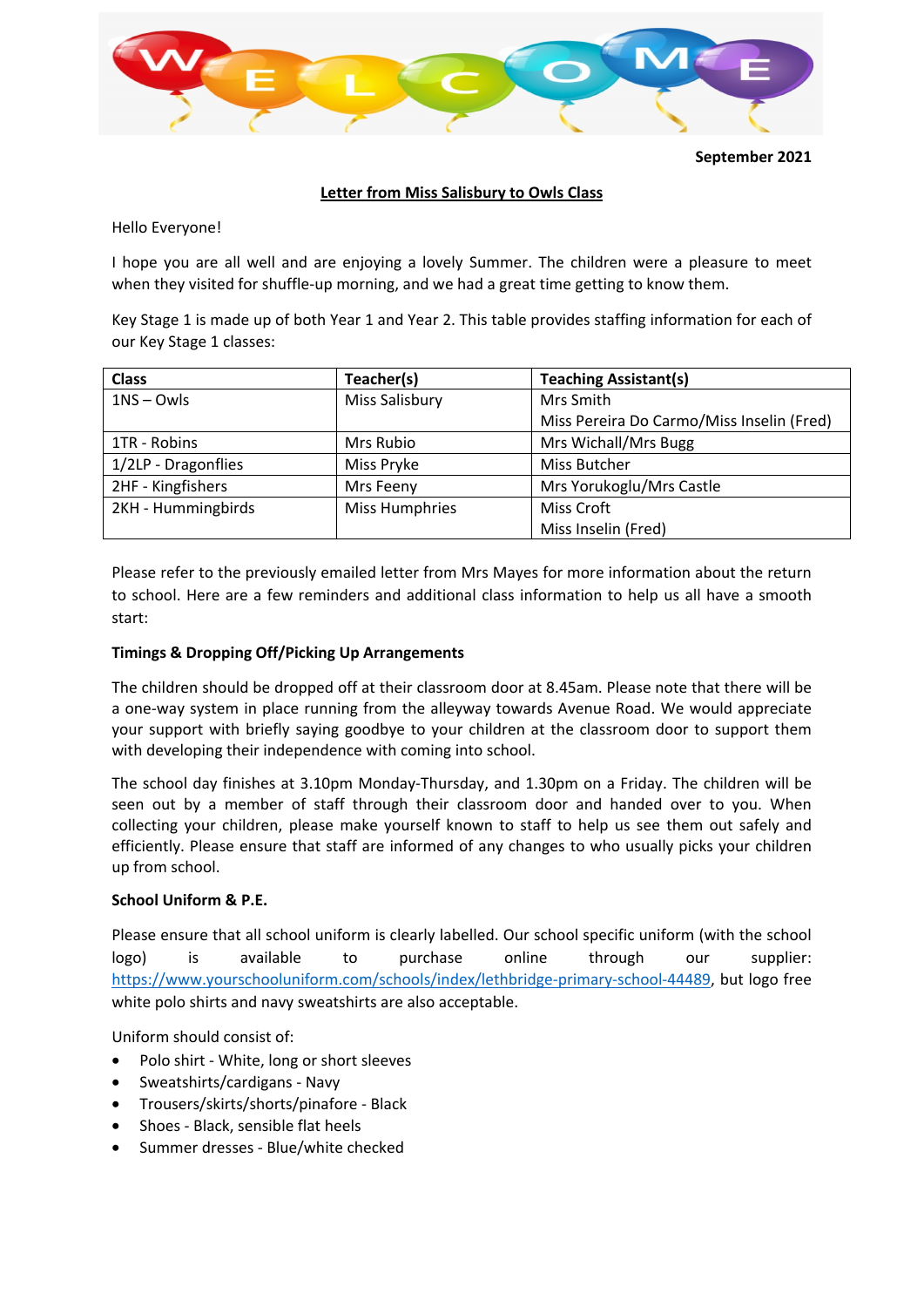PE kit should consist of (and be worn to school all day on a Tuesday):

- Jogging bottoms, leggings/shorts (dependant on weather/time of year) in plain colour, i.e. Navy, black or grey
- PE T-shirt White
- Tracksuit top or sweatshirt Plain navy, black or grey
- Plimsolls or trainers (Plimsolls or trainers should be worn all day on a Tuesday children do not need to bring school shoes as well.

### **What To Bring**

Children will need to bring a named book bag and water bottle to school every day. If they are not having a school provided lunch, please ensure their lunch box is clearly labelled.

Please ensure that your children bring any allergy medication and asthma inhalers from the very first day they are back in school. These must be named and with the original labels and instructions.

#### **School Lunches**

School lunches through our catering company, Aspens, are available to order with a hot and cold menu choice. Children in EYFS, Year 1 and Year 2 are entitled to a Universal Infant Free School meal. Please note that these meals still need to be ordered online.

#### **Topic**

Our first topic of the year will centre around the fantastic work of the emergency services. We are hoping to invite some visitors from these services to visit the children at school to enhance their learning about the work they do. If this is something that you may be able to help us with, then please let me know.

Please refer to the uploaded term 1 topic web for further information about what we will be covering as part of this topic. Our English work will be inspired by our learning about the emergency services and the children will be given opportunities to apply their newly acquired knowledge through creating their own emergency service posters, stories, and poems.

## **Phonics & Reading Books**

Phonics is taught daily in discrete sessions within each class. The children will be supported with learning to read and write common exception words, and specific spelling rules appropriate to their year group as part of these sessions. Guidance for these can be viewed by visiting our 'Class Pages' on our school website – please select the links entitled 'KS1 Spelling Guidance' and 'KS1 Common Exception Words.' You will also be able to find a useful 'KS1 Grammar Passport' on these pages. You can find further information about our English curriculum by navigating to 'Parents+' and selecting 'Curriculum' from the drop-down menu on our website.

Each child will be given a reading record and reading book, which will go home every day and will need to be brought to school every day. It is expected that children will be supported with reading at home as regularly as possible and this does form part of your child's 'homework.' Please sign their reading record when you hear them read, so they can work towards their reading awards. The children receive recognition for 25, 75, 125 etc reads through a sticker and they are rewarded with a prize at 50, 100, 150 etc reads. Please refer to the uploaded 'KS1 Reading Guidance' for an explanation of how we organise reading in KS1.